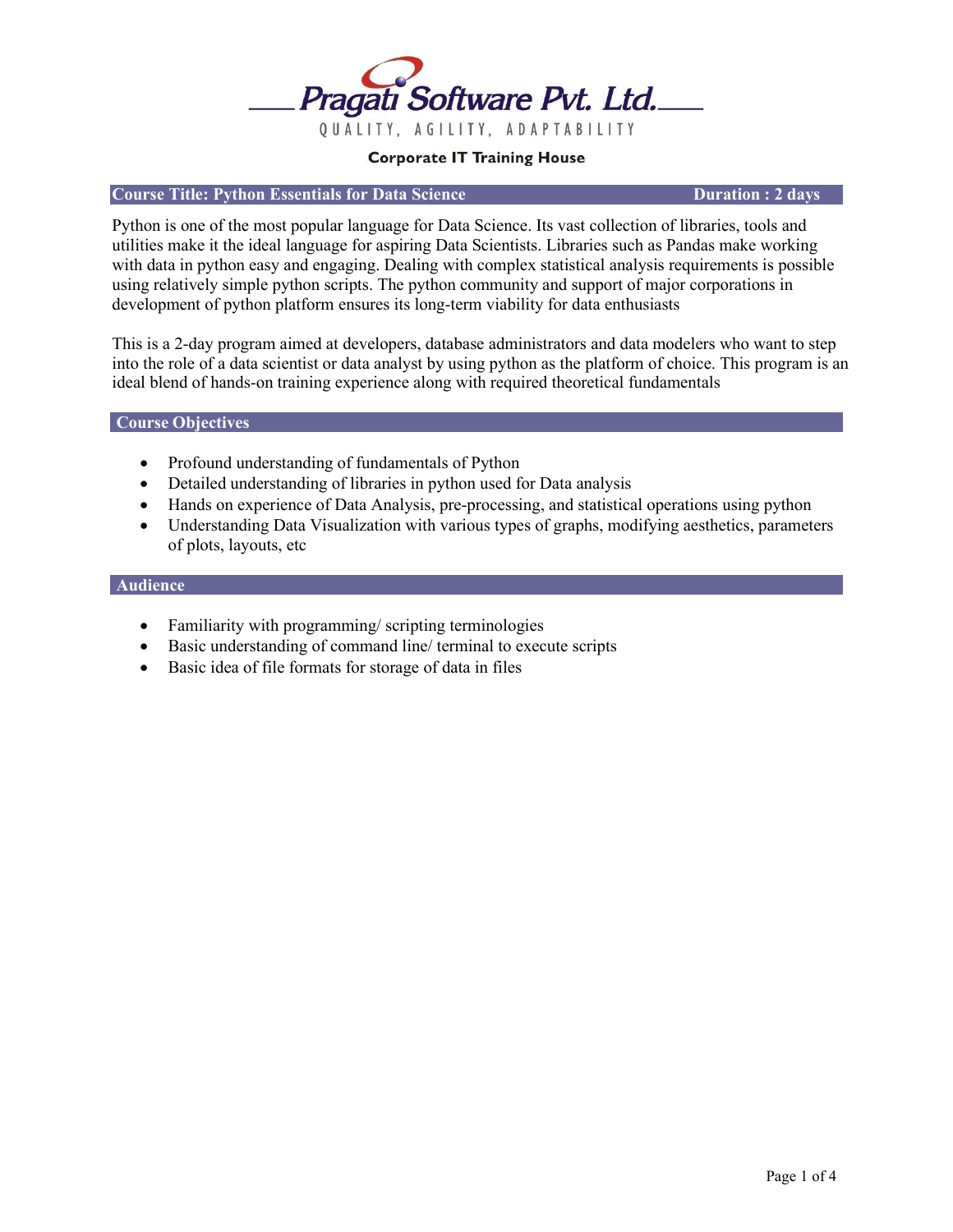

# **Course Outline**

# **Module 1: Getting Started with Python Scripting**

- Introduction to Python
- Setting up a Python environment (IDE, editors, environment variables, package manager , etc )
- writing a *"Hello World"* script in Python
- Input/Output functions (print, input, sep, end arguments for print, etc)
- Introduction to basic data types in python
- if, if-else, if-elif, else blocks
- Loops *for loop* and *while loop,* variations of these loops and how to implement them
- Understanding expressions and statements

## **Module 2: Strings, List and Dictionaries**

- Introduction to strings and string functions
- Use of split, find, replace and other functions for strings
- Utilizing *chr()* and *ord()* functions
- *raw* strings, *byte* strings, *f-strings* in python with multiple examples
- Understanding *unicode* representation and dealing with such strings in python
- Lists in Python and their properties
- List functions(*copy,append,remove,extend,*etc) and operations using lists
- List comprehension and how to write comprehension expressions
- Dictionaries in Python and their characteristics
- Keys, values and nested dictionaries
- Dictionary functions (*get,fromkeys,popitem*,etc)

# **Module 3: Functions and Lambda expressions**

- Functions in python
- Nested functions and syntax for definition and calling such nested functions
- Lambda functions in python
- Lambda as key for sorting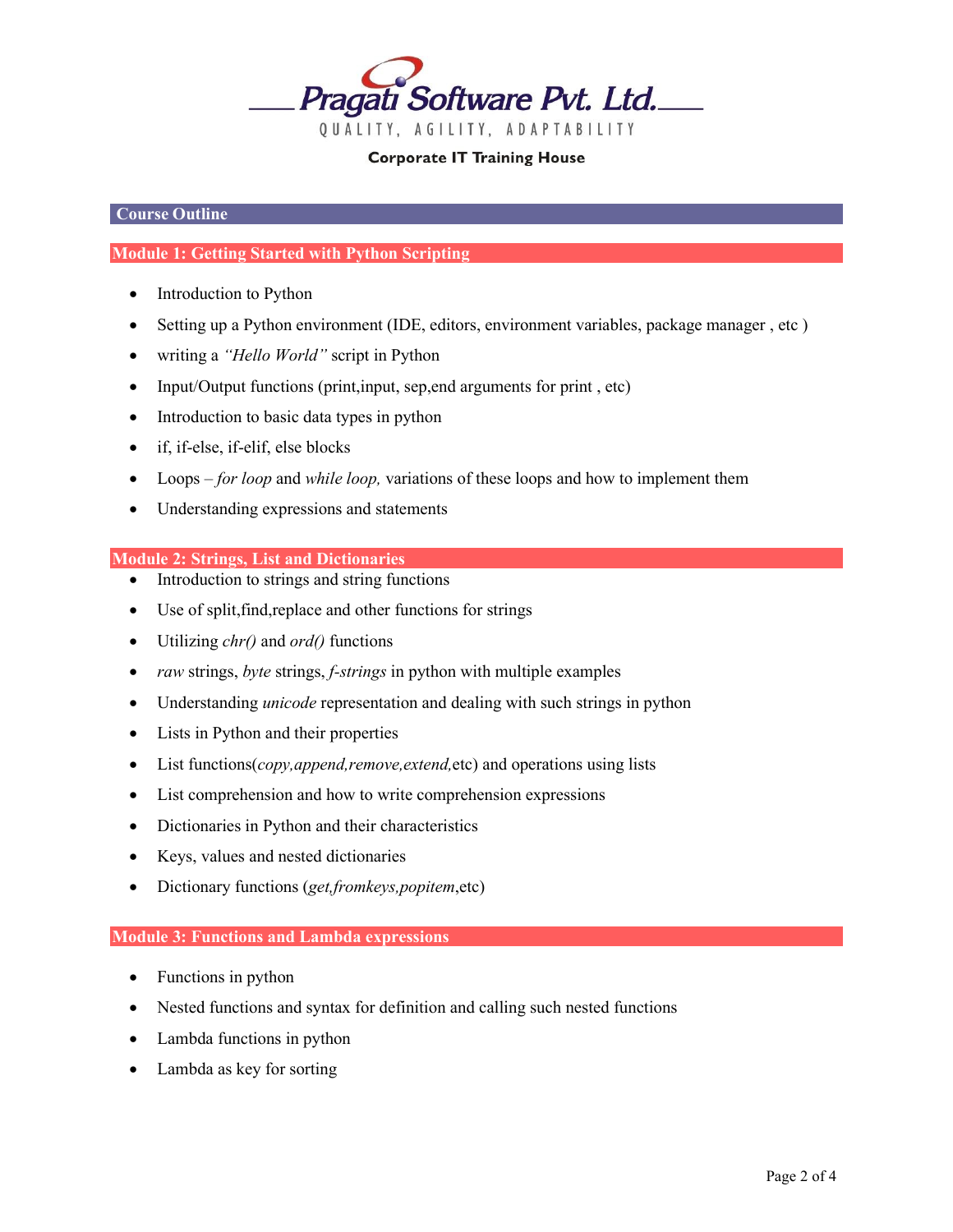

**Module 4: Data analysis, manipulation and visualization in python**

- Getting started with Pandas library
- Reading Data from various sources(CSV, Excel, Databases, etc)
- Creating data frames from python objects
- Series and Data Frame basics
- Extracting rows, columns from data frames
- Functions to obtain results of common statistical operations(mean, standard deviation , etc)
- Applying conditions to extract matching rows and columns from data frames

## **Module 5: Advanced Operations in Pandas**

- Using Yahoo finance API for real time data analysis
- Setting of Index to desired attributes and dealing with date time objects
- Re-sampling of Data for appropriate analysis
- Generating Date range and time series analysis
- Handling missing data using *drop* and *fillna* methods
- Pandas merge function to emulate database join queries
- Concatenation of data frames along various axis

### **Module 6: Numpy library in Python**

- Introduction to features of *numpy*
- Creating multi-dimensional arrays using *numpy*
- Indexing and slicing of *numpy* arrays
- Important functions in *numpy* (Sorting, arithmetic operations, Broadcasting ,etc)
- Comparisons, masks, boolean logics in *numpy*